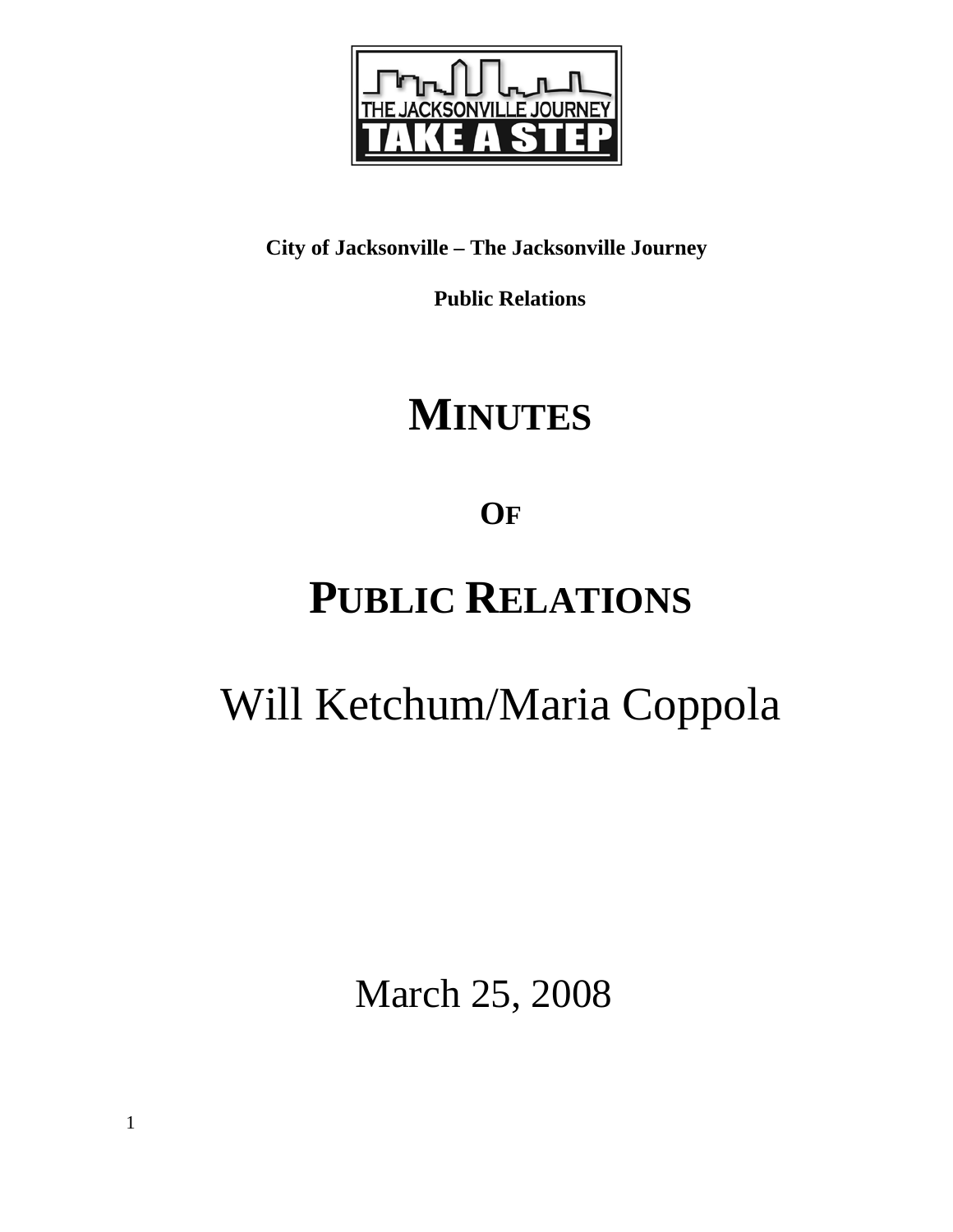### **The Jacksonville Journey – Public Relations**

### **Will Ketchum/Maria Coppola**

#### **March 25, 2008**

#### **4:00 p.m.**

**PROCEEDINGS before the Jacksonville Journey – Public Relations Chair/Member taken on Tuesday, March 25, 2008, Edward Ball Building, 8th Floor – 214 N. Hogan Street, Jacksonville, Duval County, Florida commencing at approximately 4:00 p.m.** 

**Public Relations Re-Entry Workgroup** 

**Will Ketchum, Chair Maria Coppola, Member**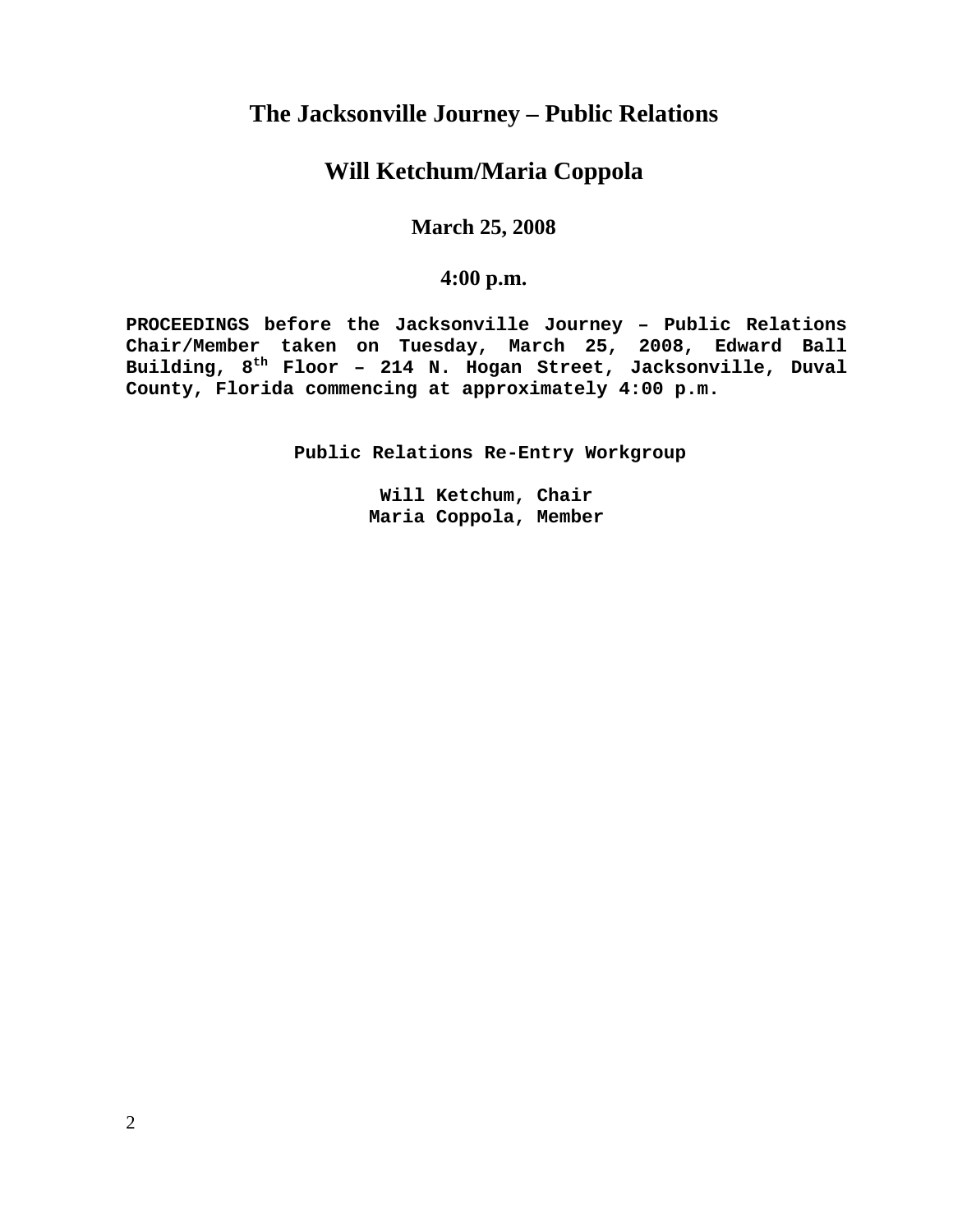### **APPEARANCES**

#### **WORKGROUP MEMBERS:**

Will Ketchum, Chair Maria Coppola, Member

**ABSENTEE MEMBERS:**  None

**PROFESSIONAL STAFF:**  None

**STAFF:**  Rachelle Sundy

**OTHERS PRESENT:**  None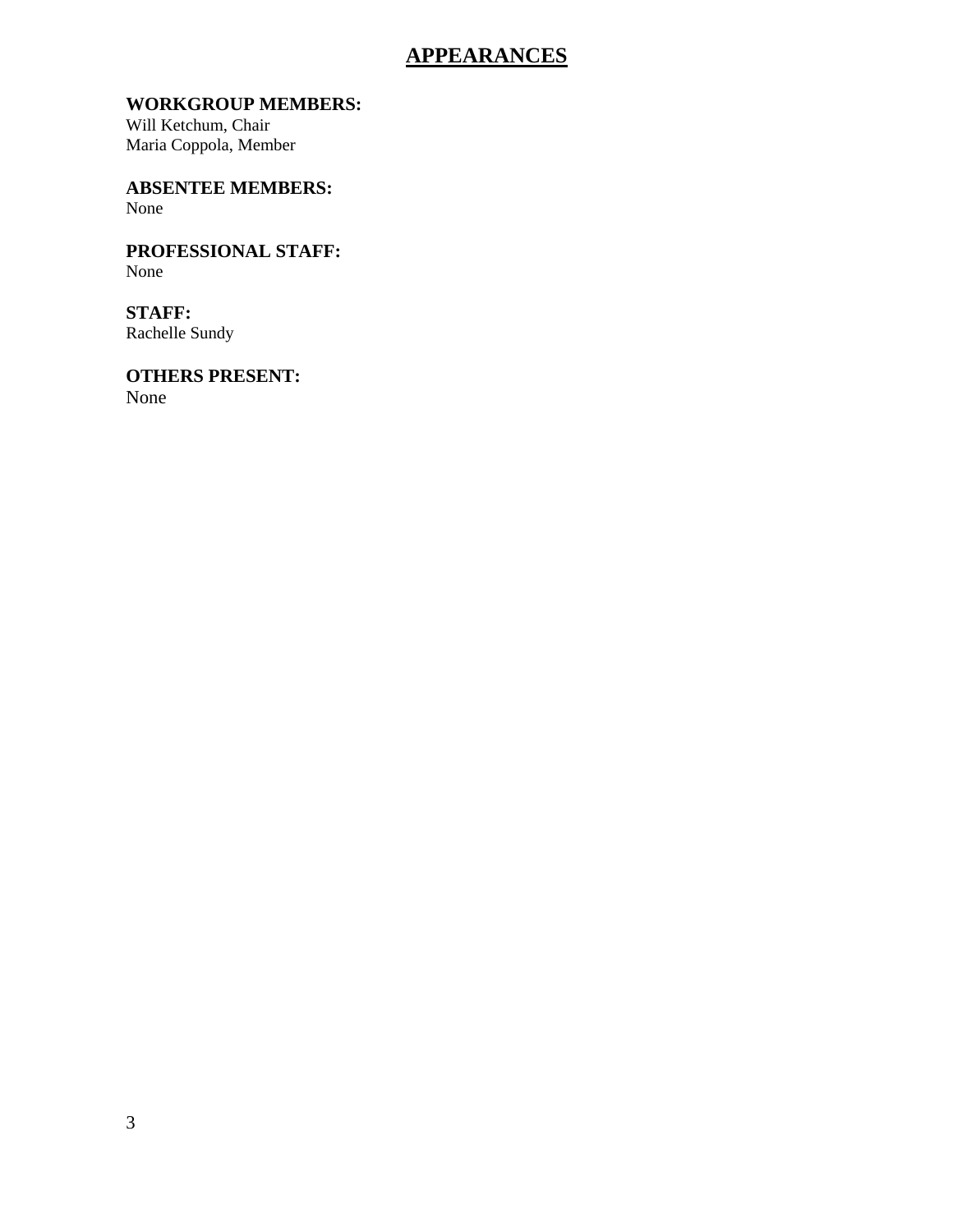#### **PROCEEDINGS**

March 25, 2008

Public Relations Re-Entry Workgroup 4:000 p.m.

**Call to Order and Comments.** The meeting began at approximately 2:00 p.m.

**Purpose of Meeting.** Discuss the Mayor's crime initiative – The Jacksonville Journey – Take a Step – Public Relations Education Presentation.

Chairman Ketchum began the meeting with the note that he had met with his peer chairs on Friday, 3/21/08 to discuss how the presentations should look and to develop a strategy for going forward to the final presentation to the Steering Committee. He noted that W. C. Gentry, Chair of the Education, Truancy, Dropout & Literacy Sub-Committee, spoke to him in that meeting about the fact that the presentation for the Guiding Stars that Ms. Coppola created was not exactly what he was looking for. He told Chairman Ketchum that he wants to see more emphasis put on the Voluntary Pre-K program with a lesser emphasis put on looking for a center with the Guiding Star. Ms. Coppola asked if Mr. Gentry gave any ideas on what he specifically wanted to see as the end result. She asked is this for the entire county, or only for Zone One? Chairman Ketchum noted that he believed it would be county-wide. Ms. Coppola asked if the same geography applied as to the original discussion that occurred in the Early Learning Workgroup – which covered 25 centers in the troubled zones. She also asked what the qualifications were for VPK; she noted that she really needs to do

4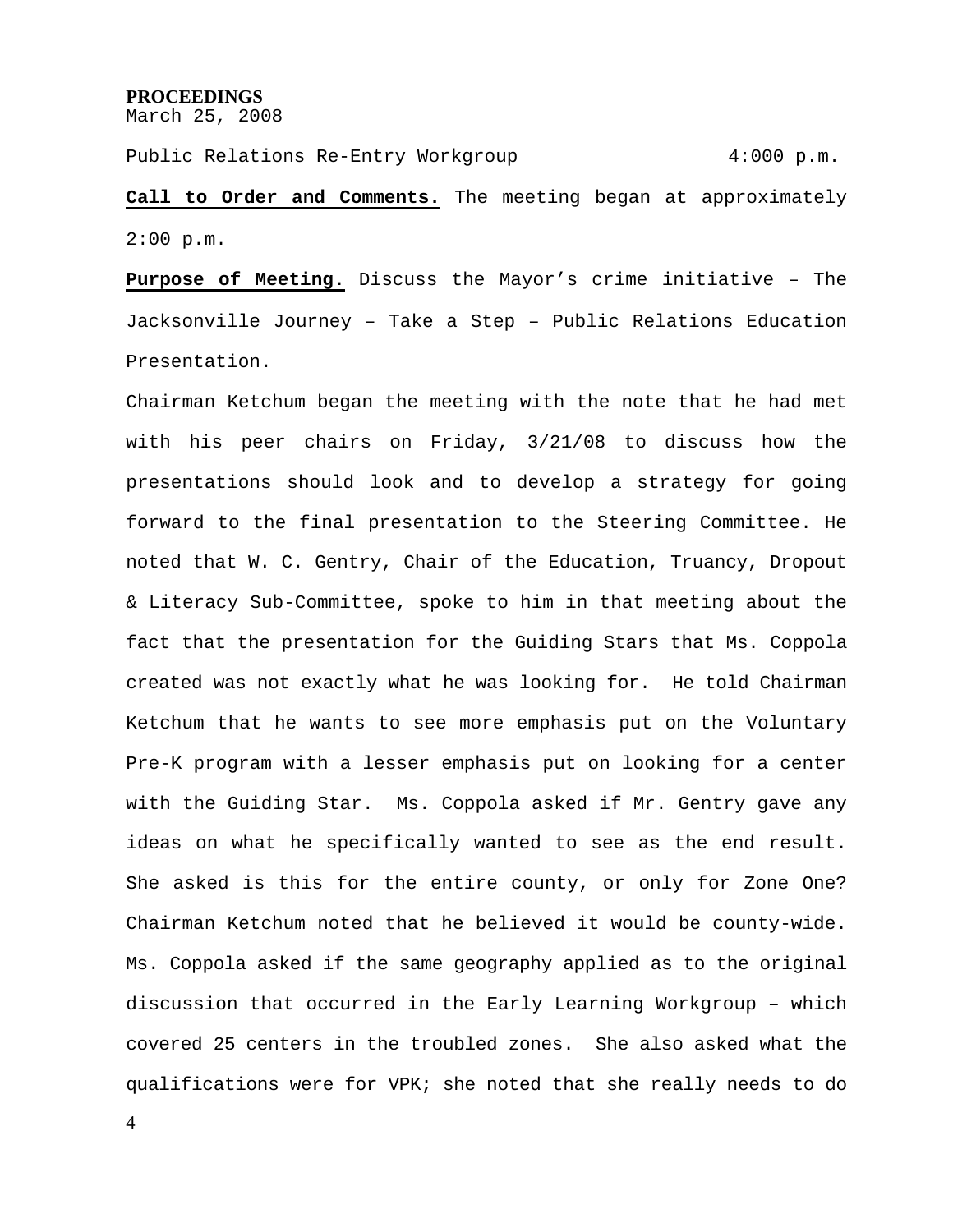5 some research on how VPK actually works. Chairman Ketchum suggested that they give Ms. Renee Brust (Mayor's Staff) a call to determine what help she may be able to provide as to what Mr. Gentry's thought process was. Ms. Brust noted that this should be a county-wide venture – all kids in the 4-year old bracket need to attend pre-kindergarten. Ms. Brust noted that there is a segment of the population that are untapped; it is known that the group is from affluent families with stay-at-home mom's. However, there is no Social Security number attached to these kids for tracking purposes – she notes that this is one of the recommendations that will be forthcoming from the Education Sub-Committee. She suggested that Jill Johnson would be a great contact for information on the program. She further suggested that Ms. Susan Main would also be a good resource. Ms. Brust noted that the original recommendation for the Guiding Stars presentation was good – but they want to go in a different direction – it should be expanded to point to Voluntary Pre-K as the primary focus. Chairman Ketchum thanked Ms. Brust for her help and noted that Ms. Coppola would need to replace the Guiding Stars program and start fresh. He noted that he would be available to help in any way that she needed, but felt that her first priority would be to contact the experts in the field (noted above) and then put something together that they can discuss. Ms. Brust noted that the full Education Sub-Committee would be meeting on 4/9/08 and she would need to see the program by 4/8/08 at the latest. Chairman Ketchum had concerns that Mr. Gentry would need to see it prior to that; and they would need time to make any recommended